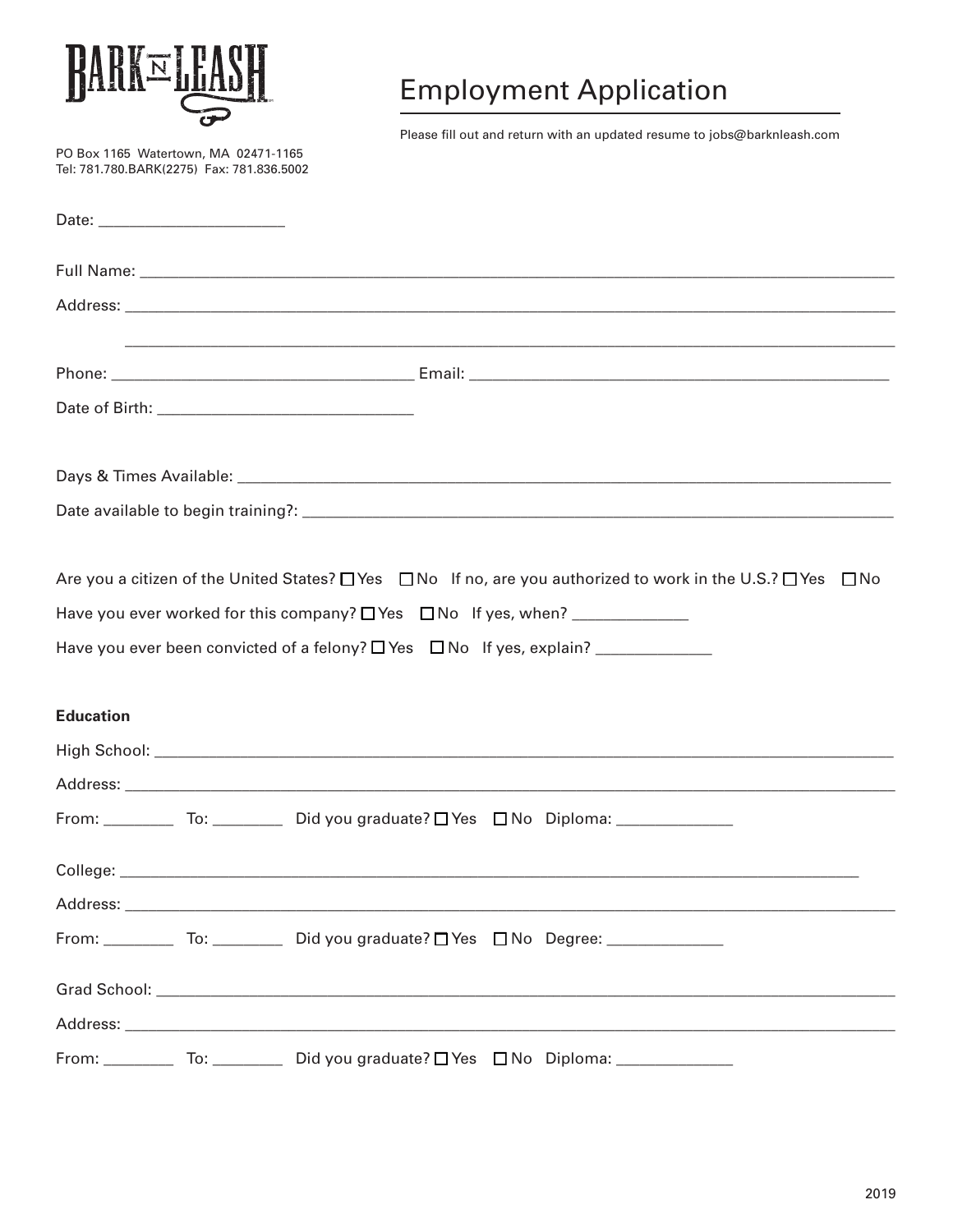## **References**

| Please list three PROFESSIONAL references. (Please DO NOT utilize family, friends or significant others.) |  |  |  |
|-----------------------------------------------------------------------------------------------------------|--|--|--|
|                                                                                                           |  |  |  |
|                                                                                                           |  |  |  |
|                                                                                                           |  |  |  |
|                                                                                                           |  |  |  |
|                                                                                                           |  |  |  |
|                                                                                                           |  |  |  |
| <b>Previous Employment</b>                                                                                |  |  |  |
|                                                                                                           |  |  |  |
|                                                                                                           |  |  |  |
|                                                                                                           |  |  |  |
|                                                                                                           |  |  |  |
|                                                                                                           |  |  |  |
|                                                                                                           |  |  |  |
| May we contact Supervisor for a reference? $\Box$ Yes $\Box$ No                                           |  |  |  |
| <b>Previous Employment</b>                                                                                |  |  |  |
|                                                                                                           |  |  |  |
| From: ______________ To: __________                                                                       |  |  |  |
|                                                                                                           |  |  |  |
|                                                                                                           |  |  |  |
|                                                                                                           |  |  |  |
| ,我们也不会有什么。""我们的人,我们也不会有什么?""我们的人,我们也不会有什么?""我们的人,我们也不会有什么?""我们的人,我们也不会有什么?""我们的人                          |  |  |  |
|                                                                                                           |  |  |  |
| May we contact Supervisor for a reference? $\Box$ Yes $\Box$ No                                           |  |  |  |